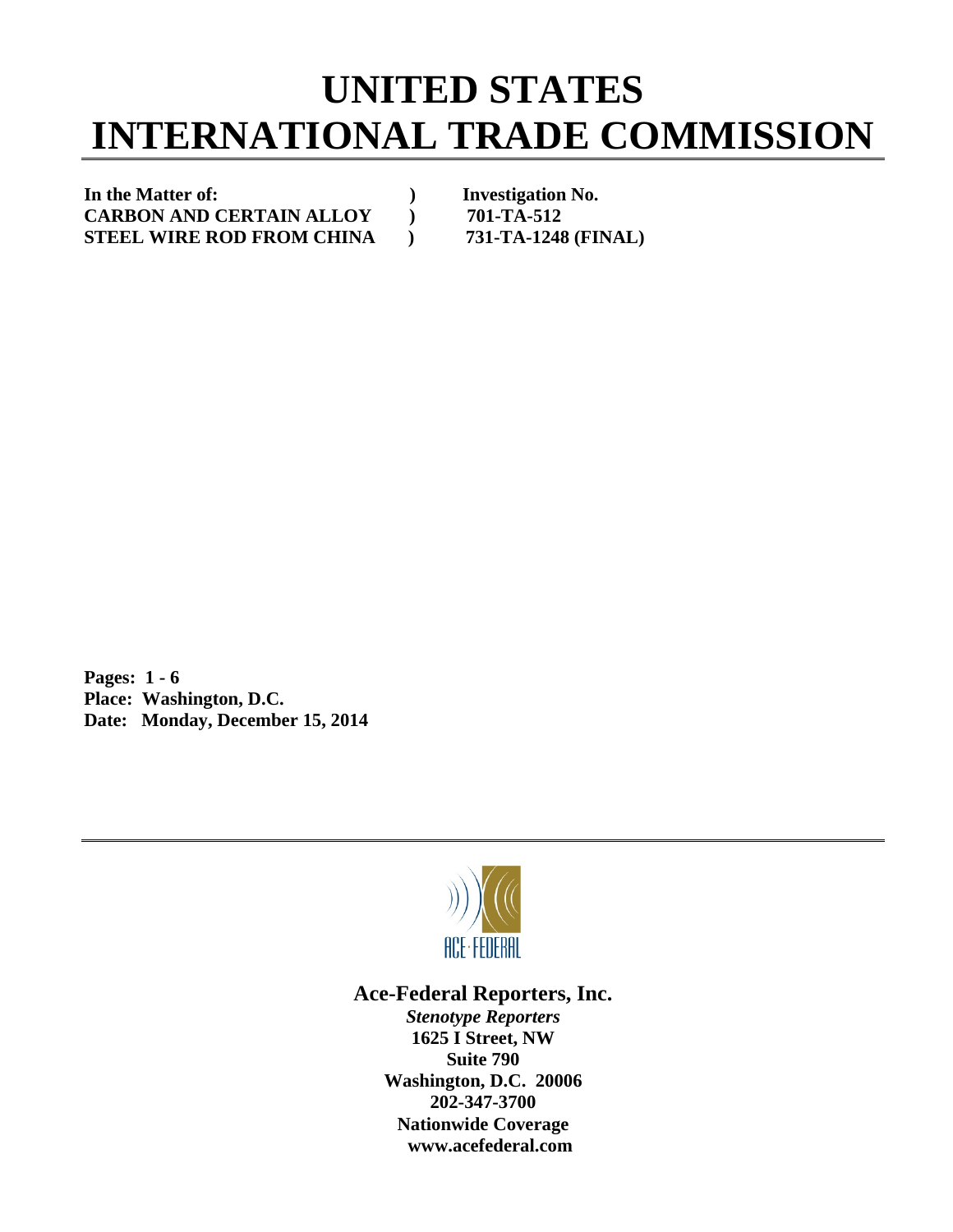1 THE UNITED STATES INTERNATIONAL TRADE COMMISSION 2 3 In the Matter of: ) Investigation Nos.: 4 ) 701-TA-512 AND 5 CARBON AND CERTAIN ALLOY ) 731-TA-1248 (FINAL) 6 STEEL WIRE ROD FROM CHINA ) 7 Monday, December 15, 2014 8 Main Hearing Room (Room 101) 9 U.S. International 10 Trade Commission 11 500 E Street, S.W. 12 Washington, D.C. 13 The meeting, commenced, pursuant to notice, at 14 l2:00 Noon., before the Commissioners of the United States 15 International Trade Commission, the Honorable MEREDITH M. 16 BROADBENT, presiding. 17 APPEARANCES: 18 On behalf of the International Trade Commission: 19 Commissioners: 20 MEREDITH M. BROADBENT, CHAIRMAN 21 DEAN A. PINKERT, VICE CHAIRMAN 22 IRVING A. WILLIAMSON, COMMISSIONER 23 DAVID S. JOHANSON, COMMISSIONER 24 F. SCOTT KIEFF, COMMISSIONER 25 RHONDA K. SCHMIDTLEIN, COMMISSIONER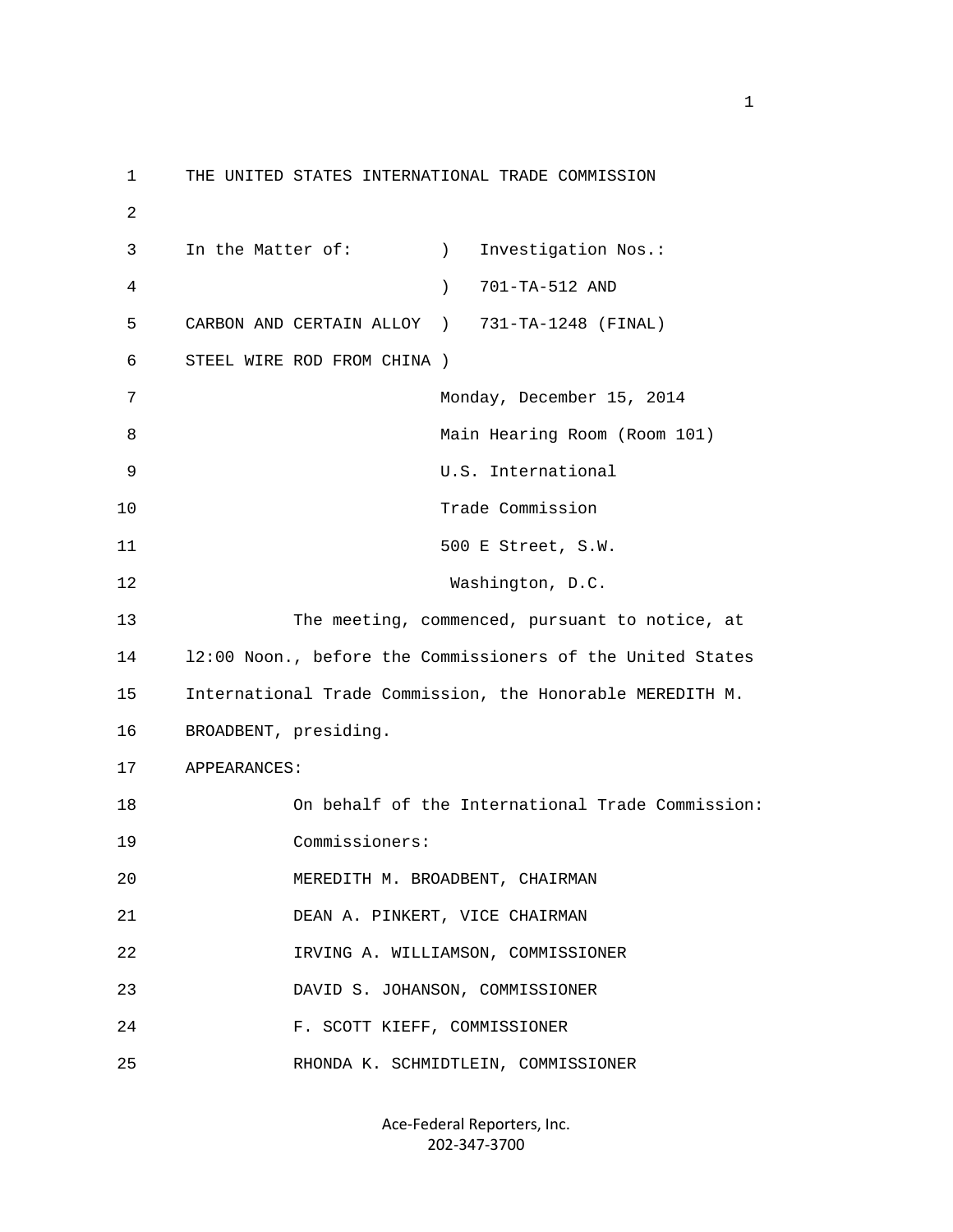1 APPEARANCES (Continued)

 2 3 Staff: 4 CAROLYN ESKO, INVESTIGATOR 5 CARL TSUJI, INTERNATIONAL TRADE ANALYST 6 SAMANTHA DAY, ECONOMIST 7 CHARLES YOST, ACCOUNTANT 8 CHARLES ST. CHARLES, ATTORNEY-ADVISOR 9 DOUGLAS CORKRAN, SUPERVISORY INVESTIGATOR 10 11 WILLIAM R. BISHOP, SUPERVISORY HEARINGS AND 12 INFORMATION OFFICER 13 SHARON BELLAMY, PROGRAM SUPPORT SPECIALIST 14 15 16 17 18 19 20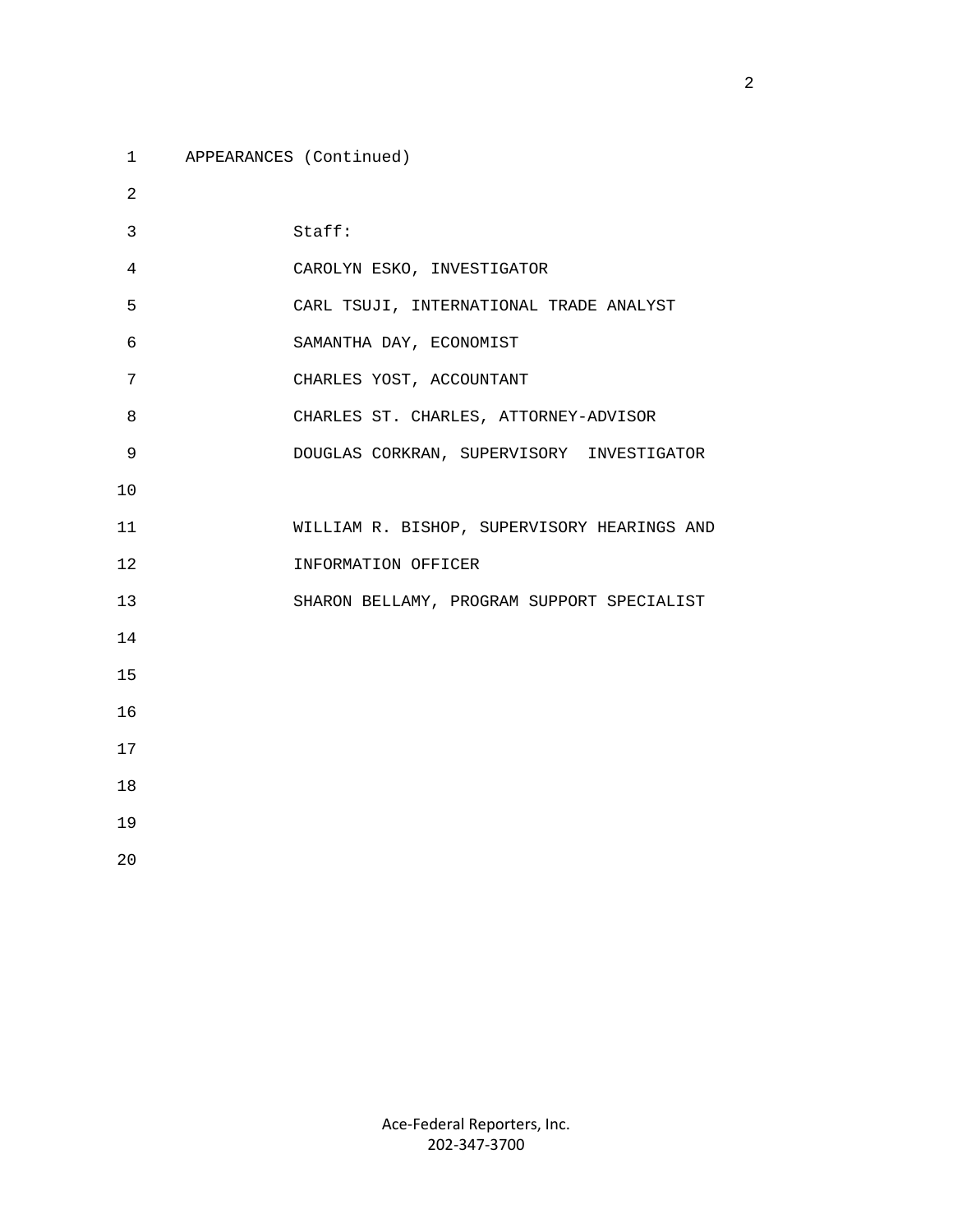1 P R O C E E D I N G S 2 (12:00 p.m.) 3 CHAIRMAN BROADBENT: Good afternoon. This is the 4 meeting of the U.S. International Trade Commission. We 5 will now come to order. 6 I understand that there are no agendas for future 7 meetings or outstanding action jackets to consider. 8 Next, we turn to the vote on Investigation 9 Numbers 701-512 and 731-1248, a final on Wire Rod from 10 China. 11 Welcome to Mr. Corkran and the staff, who 12 participated in these investigations. Are there any 13 questions for the staff? 14 (No Response.) 15 CHAIRMAN BROADBENT: Are there any additions or 16 corrections to the staff report? 17 MR. CORKRAN: Douglas Corkran, Office of 18 Investigations. 19 Thank you, Chairman Broadbent. The staff 20 proposes that the staff report for the subject 21 investigations be revised in accordance with Memorandum INV 22 MM-126, dated December 15, 2014. The staff has no further 23 revisions. 24 CHAIRMAN BROADBENT: Is there any objection to 25 approval of the staff report?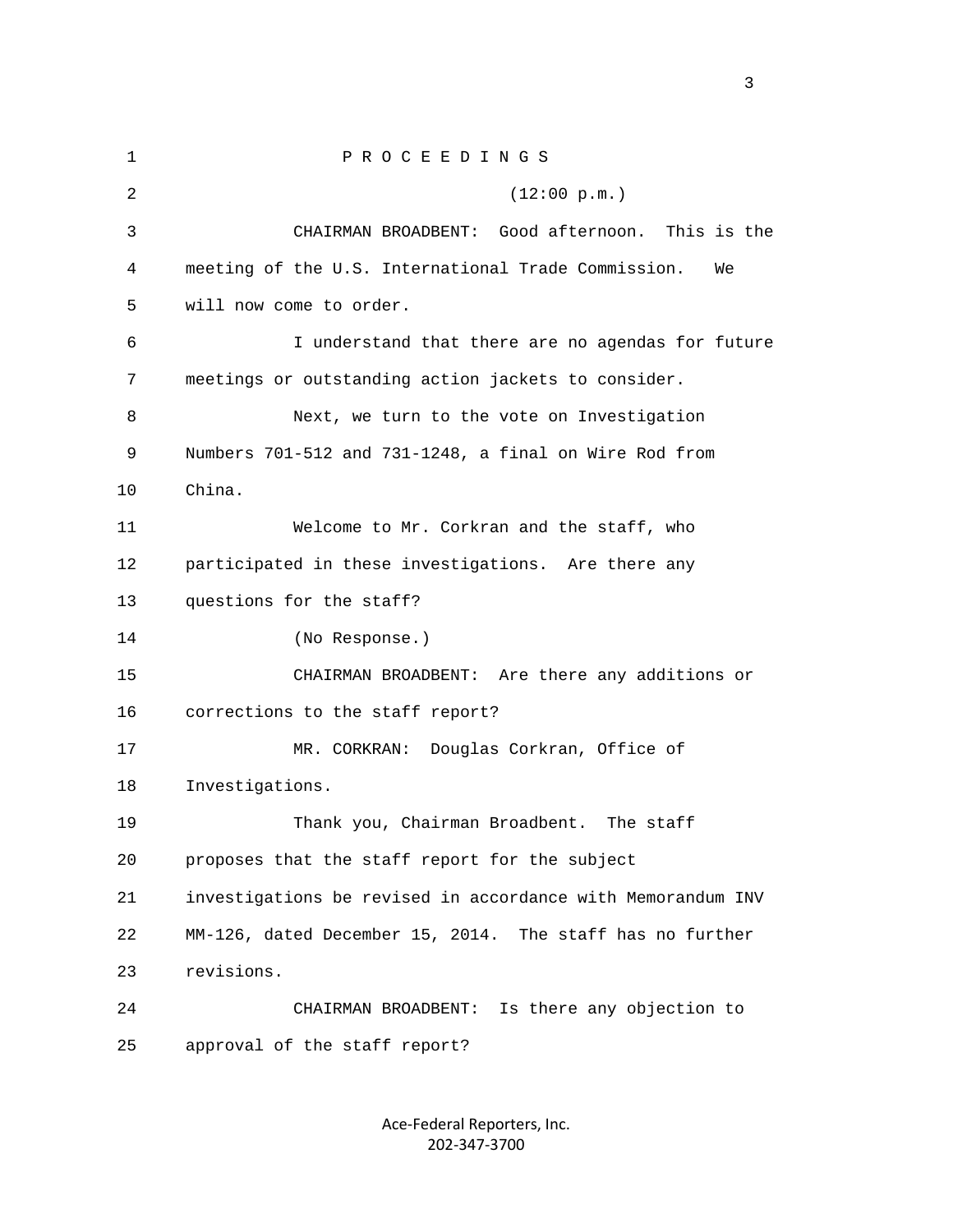1 (No Response.) 2 CHAIRMAN BROADBENT: Hearing none, it is 3 approved. 4 Mr. Secretary, will you please call the roll. 5 MR. BISHOP: Commissioner Keiff? 6 COMMISSIONER KEIFF: I vote in the affirmative. 7 MR. BISHOP: Commissioner Broadbent? 8 CHAIRMAN BROADBENT: I vote in the affirmative. 9 MR. BISHOP: Commissioner Williamson? 10 COMMISSIONER WILLIAMSON: I vote in the 11 affirmative. 12 MR. BISHOP: Commissioner Pinkert? 13 COMMISSIONER PINKERT: I vote in the affirmative. 14 MR. BISHOP: Commissioner Schmidtlein? 15 COMMISSIONER SCHMIDTLEIN: I vote in the 16 affirmative. 17 MR. BISHOP: Commissioner Johanson? 18 COMMISSIONER JOHANSON: I vote in the 19 affirmative. 20 MR. BISHOP: Madam Chairman, the Commission has 21 reached affirmative determinations. 22 CHAIRMAN BROADBENT: Thank you, Mr. Secretary. 23 Further information regarding these determinations will be 24 in the press release. Views of the Commission currently are 25 scheduled to be completed and filed on January 2, 2015.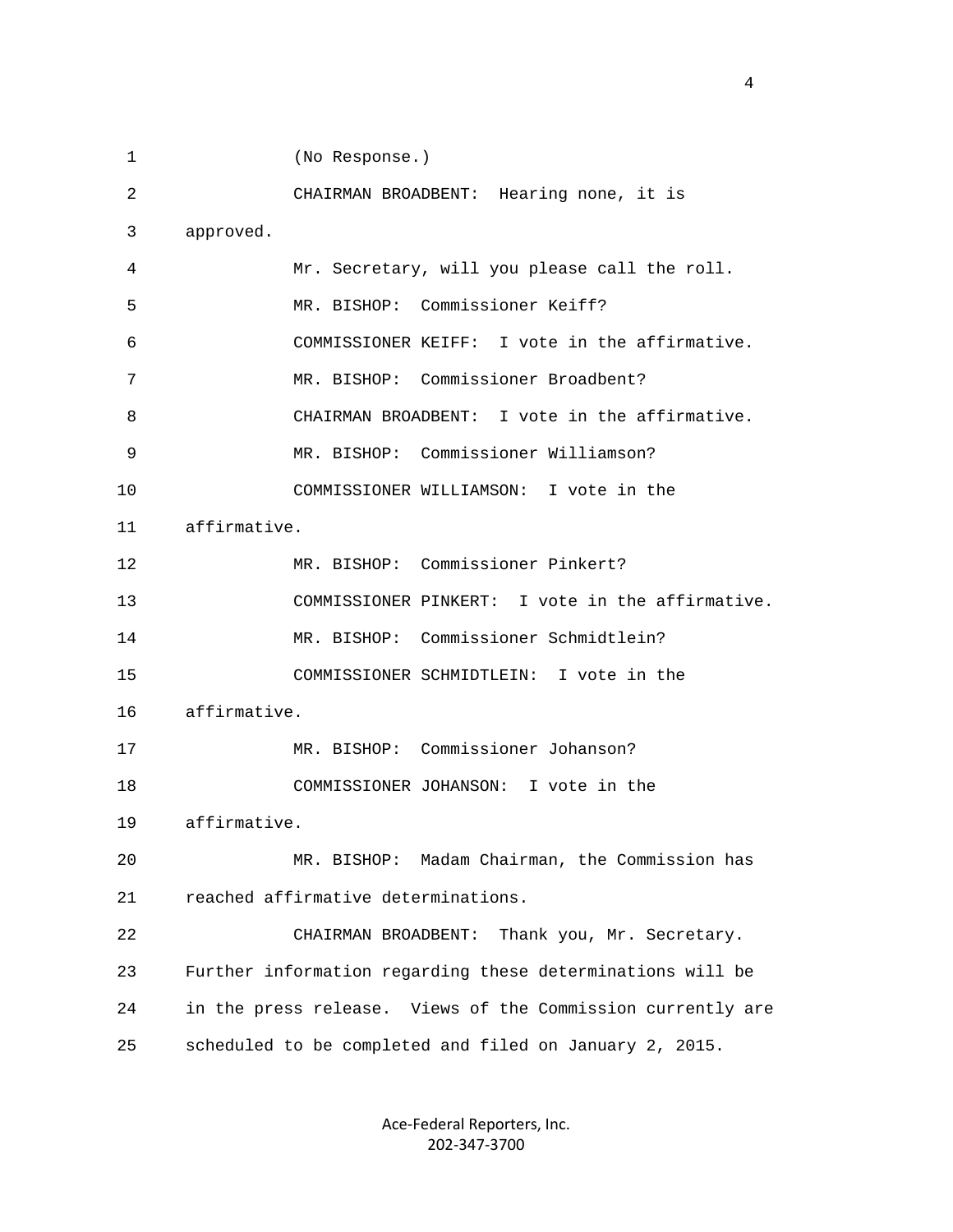| $\mathbf 1$    | Thank you to all the staff that participated in   |
|----------------|---------------------------------------------------|
| $\mathbf{2}$   | these investigations.                             |
| $\mathsf{3}$   | Seeing that there is no other business before the |
| $\overline{4}$ | Commission, this meeting is adjourned.            |
| 5              |                                                   |
| $\epsilon$     | (Whereupon, the meeting was adjourned at 12:01    |
| $\overline{7}$ | $\texttt{p.m.}$ )                                 |
| $\,8\,$        |                                                   |
| $\mathsf 9$    |                                                   |
| $10$           |                                                   |
| 11             |                                                   |
| $1\,2$         |                                                   |
| $13$           |                                                   |
| $14\,$         |                                                   |
| $15$           |                                                   |
| 16             |                                                   |
| $17$           |                                                   |
| $18\,$         |                                                   |
| 19             |                                                   |
| $2\,0$         |                                                   |
| $21\,$         |                                                   |
| 22             |                                                   |
| 23             |                                                   |
| $2\sqrt{4}$    |                                                   |
| 25             |                                                   |

 $\sim$  5